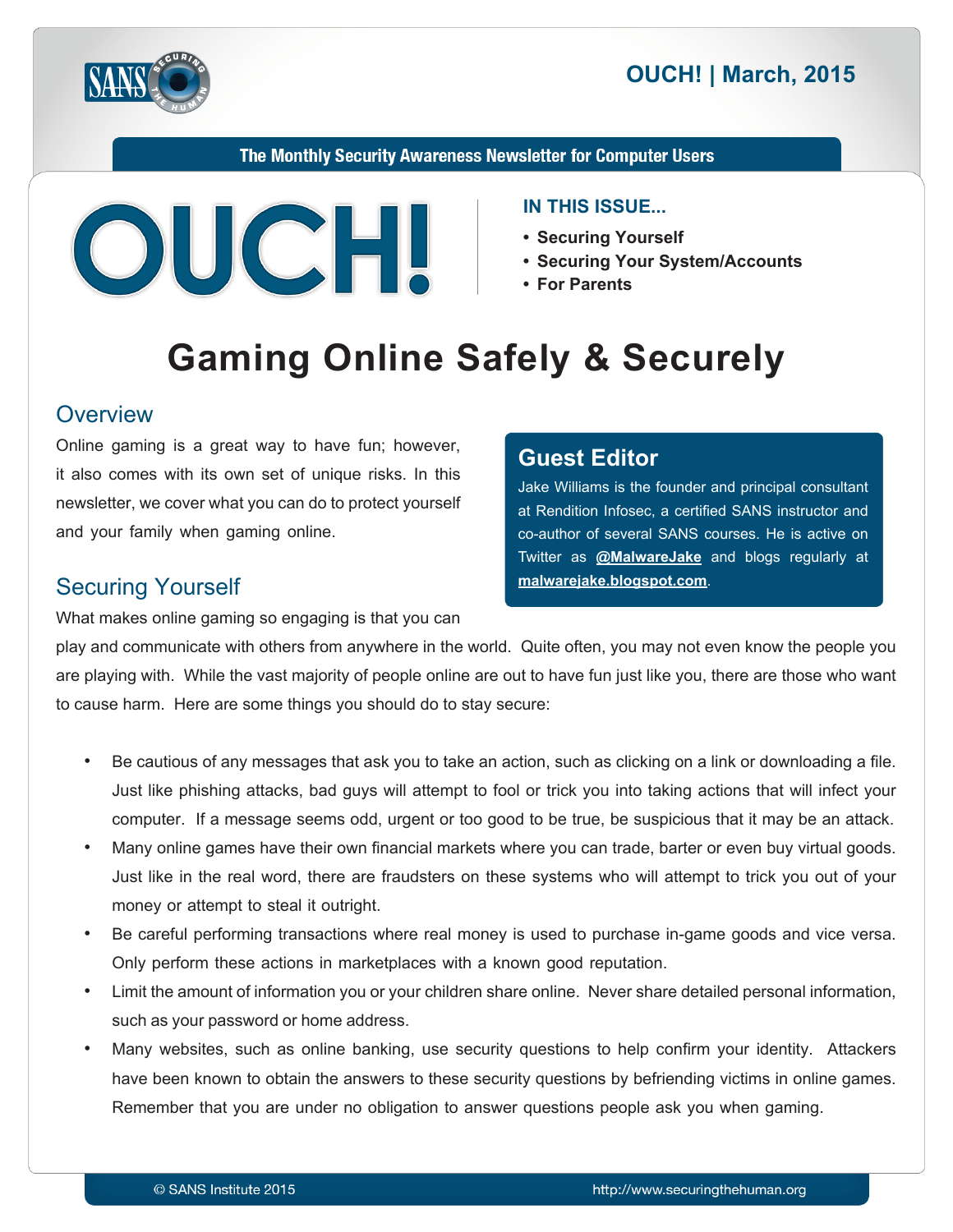# **2015 | OUCH! | March, 2015**



#### **Gaming Online Safely & Securely**

#### **Securing Your System/Accounts**

The next step is to secure the computer you are using. Bad guys will attempt to take over your computer or your gaming accounts. You need to protect them:

- Use strong passwords for your computer and gaming accounts. This way, attackers cannot simply guess your passwords and take over your accounts. If your game offers two-step verification, use it. In addition, make sure each of your gaming accounts has a different password. That way, if one game is compromised, your other accounts are safe.
- Secure your computer by always running the latest version of the operating system and the gaming software. Just like your operating



*is to use strong passwords, secure your* computer and use common sense when talking to strangers or when you receive odd online *.requests or messages*

system and web browsers, old and outdated gaming software often has known vulnerabilities that attackers can exploit and use to hack into your computer. By keeping your computer and gaming applications updated, you eliminate most of those known vulnerabilities.

- . Run anti-virus; ensure that it is updated and checking any files you run in real time.
- Download gaming software from only trusted websites. If you are installing software to play a game, make sure you download it from the vendor's website or some other well-known, trusted location. Quite often, cyber attackers will create a fake or infected version of a game, then distribute it from their own server. If you install one of these, bad guys will have complete control of your computer.
- Gaming add-on packs, often developed by the community, are frequently used to add new features. Attackers sometimes infect these gaming packs with malware that can be very difficult for anti-virus to detect. Just like when you download games, make sure you only download the add-ons from trusted locations. In addition, if any add-on requires you to disable your anti-virus or make changes to your firewall, do not use it.
- Underground markets have sprung up to support cheating activity. Besides being unethical, many cheating programs are themselves rootkits, which are arguably the most dangerous type of malware. Never install or use any type of cheating software.